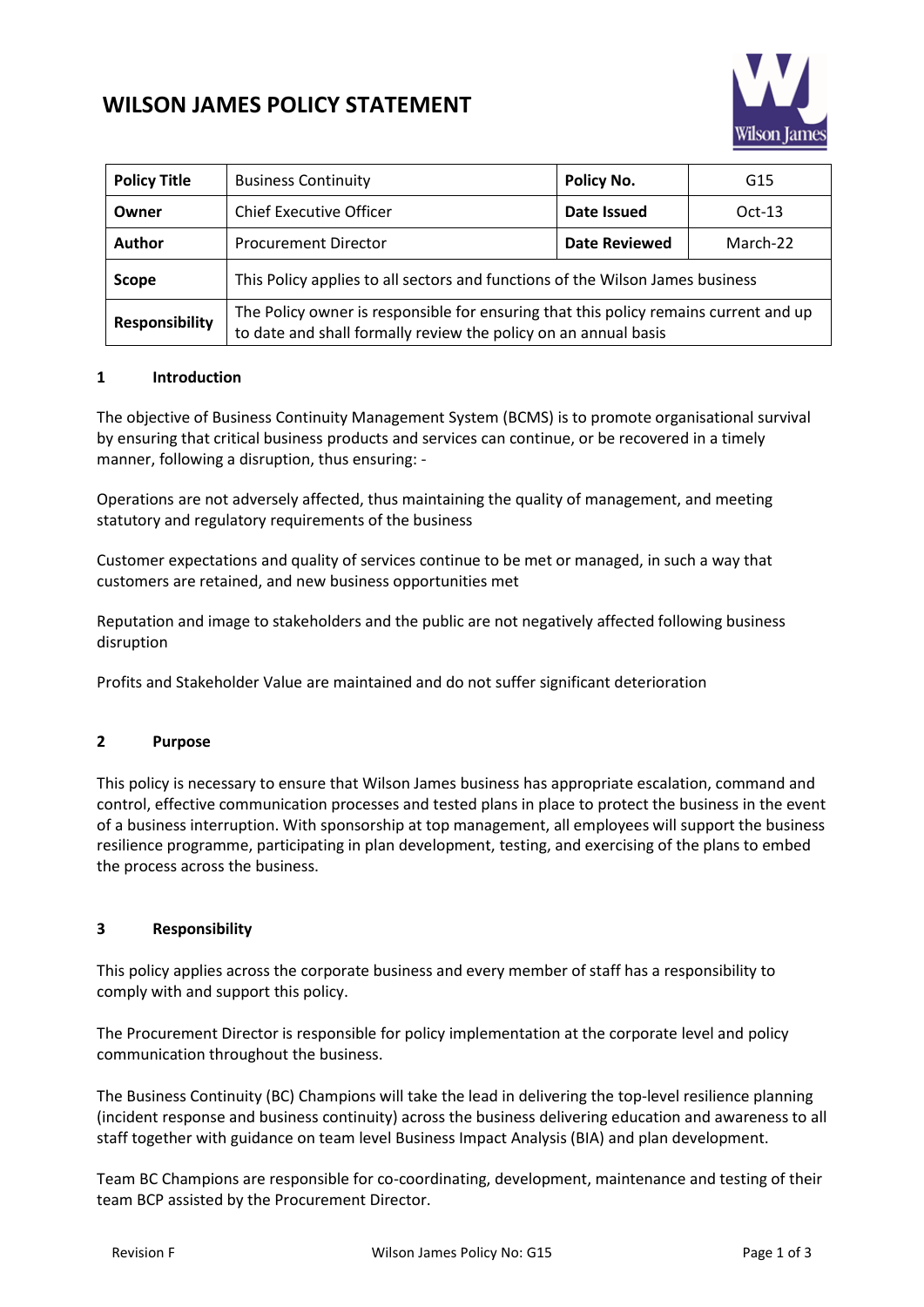## **WILSON JAMES POLICY STATEMENT**



## **4 Policy Statement**

A breach of this policy may result in the business being unable to continue operation of critical customer facing processes, with potential financial and reputational impact.

- 4.1 Key risks and potential business service failures will have comprehensive resilience plans documented within the BCMS Manual (section 8). The BCMS Manual clearly defines the incident command structure and escalation process. Response Plans are in place for the initial response to pre-identified potential emergency situations. Business Impact Analysis is in place at team level across the business as are Business Continuity Plans and these are available within the Wilson James BCMS. Templates are used to ensure that all critical and essential information is captured. A BC Champion is maintained for each business team who is be responsible for maintaining their team's BIA and BCP in consultation with the Procurement Director. Key suppliers are encouraged to have a BCP in place.
- 4.2 Plans must be regularly tested, reviewed, and maintained in accordance with documented procedures and where a plan has been activated it must be reviewed immediately after the incident capturing the lessons learned from the incident.
- 4.3 Identification of BCM priorities is established from conducting a BIA and must be consistent with the business's service capability – this will be done at Business Function Level and reviewed by Senior Management.
- 4.4 Senior Management are committed to the continual improvement of the BCMS and will support Team BC Champions in all aspects of BC management.
- 4.5 All managers are responsible for implementing the policy within their areas of responsibility and own all resulting BC documentation, which should be maintained up to date and always fit for purpose.
- 4.6 The BCMS will be reviewed annually by the Procurement Director or when significant changes are made to the business to ensure that the BCMS is current.
- 4.7 All plans will comply with the latest revision of the ISO 22301 International Standard for Business Continuity.

## **5 Objectives**

- To maintain our third party UKAS approval to the latest revision of the ISO22301 standard
- Maintain the minimum level of services that are acceptable to the company to achieve stakeholder satisfaction during an unforeseen incident
- Regular awareness Business Continuity training/communication for all employees
- Achieve all regulatory, legal, and other requirements
- Maintain the emergency communications plan
- Maintain the Business Continuity and incident response team
- Conduct regular test and exercise of Business Continuity and response plans
- Maintain and continually improve our BCMS.